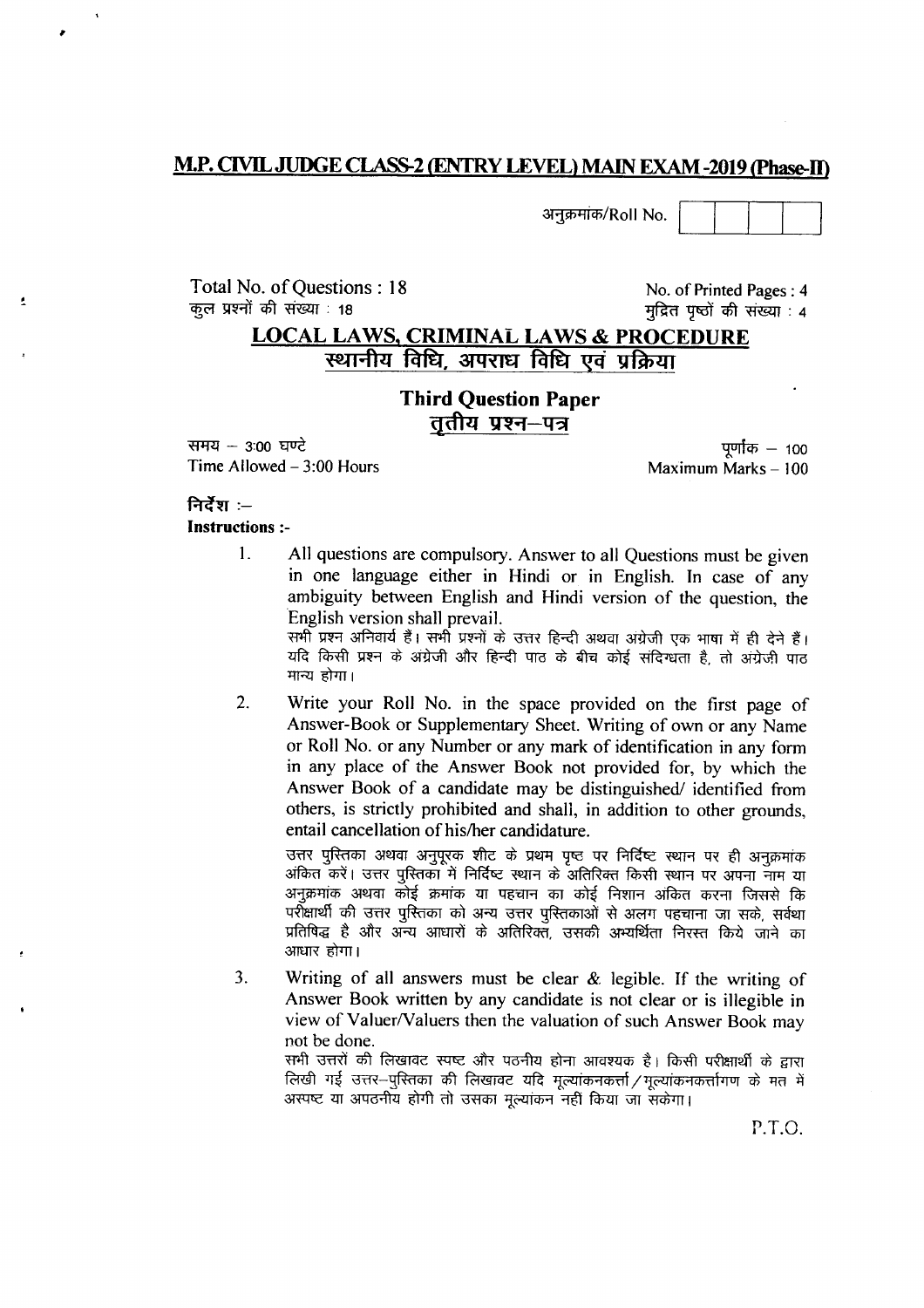#### Question / प्रश्न

 $\overline{4}$ 

## M.P. ACCOMMODATION CONTROL ACT. 1961 म.प्र. स्थान नियंत्रण अधिनियम, 1961

1. Under what circumstances does an appeal lie against the order of 8 Rent controlling authority ? Explain the provision related to second appeal.

भाड़ा नियंत्रक प्राधिकारी के आदेश के विरूद्ध अपील किन परिस्थितियों में प्रस्तुत की जा सकेगी ? द्वितीय अपील से संबंधित प्रावधान की व्याख्या करें।

2. Is there any provision in the M.P. Accommodation Control  $\overline{4}$ Act, 1961 for letting an accommodation for a limited period? If so, explain the relevant provision.

क्या म. प्र. स्थान नियंत्रण अधिनियम, 1961 में सीमित समय के लिए भवन किराये पर दिए जाने का कोई प्रावधान है? यदि हाँ तो सुसंगत प्रावधान को स्पष्ट कीजिए।

3. Explain the special obligations of landlords with respect to 4 tenanted premises.

किराएदारी परिसर के संदर्भ में भू-स्वामियों की विशेष बाध्यताओं का वर्णन करें?

#### M.P. LAND REVENUE CODE, 1959 म.प्र. भू-राजस्व संहिता, 1959

- 4. How *Nistar Patrak* is prepared? What are the matters which 8 shall be provided for in the *Nistar Patrak*? निस्तार पत्रक कैसे तैयार किया जाता है? निस्तार पत्रक में किन विषयों के संबंध में उपबंध किया जावेगा?
- 5. What is meant by "Improvement" with refererice to a holding? What is included in "Improvement" and what is not included in "Improvement". किसी खाते के संदर्भ में "सुधार" से क्या अभिप्राय है? "सुधार" में क्या−क्या शामिल है और क्या-क्या शामिल नहीं है?
- 6. What is the procedure for diversion of Land? When can an 4 applicant presume that the permission is granted? When is permission for diversion not required?

भूमि के व्यपवर्तन की क्या प्रक्रिया है? एक आवेदक कब अनुमति दिए जाने की उपधारणा कर सकेगा ? कब व्यपवर्तन के लिए अनुमति आवश्यक नहीं है ?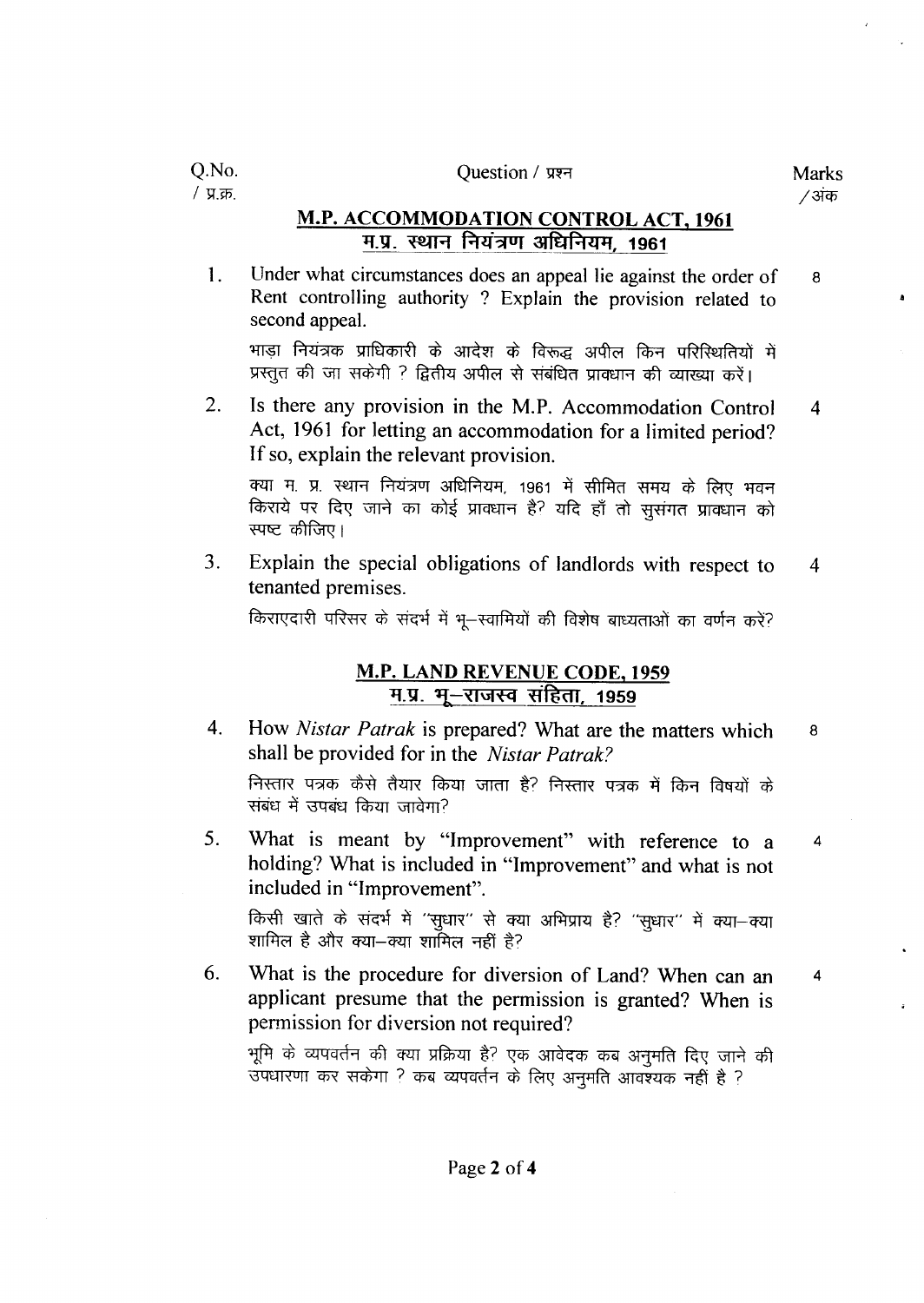## **INDIAN EVIDENCE ACT, 1872** भारतीय साक्ष्य अधिनियम, 1872

- When and to what extent is evidence of character relevant and  $7.$ 8 admissible in Civil and criminal proceedings ? Is a previous conviction relevant against the accused ? if yes, then when ? सिविल एवं आपराधिक कार्यवाहियों में शील की साक्ष्य कब और किस सीमा तक सुसंगत एवं ग्राह्य है ? क्या कोई पूर्व दोषसिद्धि अभियुक्त के विरूद्ध आपराधिक विचारण में सूसगत है? यदि हाँ, तो कब ?
- Describe Judge's Power to put questions or order production 8.  $\overline{\mathbf{4}}$ of any document or thing under section 165 of the Indian Evidence Act, 1872 ?

भारतीय साक्ष्य अधिनियम, 1872 की धारा 165 के अंतर्गत प्रश्न करने या दस्तावेज या किसी वस्तू को प्रस्तुत करने का आदेश देने की न्यायाधीश की शक्ति का वर्णन कीजिए।

9. When & how may a witness refresh his memory? Explain  $\overline{\mathbf{4}}$ referring to case laws.

एक साक्षी अपनी 'स्मृति'' कब और कैसे ताजा कर सकता है? न्यायदृष्टान्तों का संदर्भ देते हुए स्पष्ट करें?

#### **INDIAN PENAL CODE, 1860** भारतीय दण्ड संहिता, 1860

10. Explain 'preparation to commit crime' and 'attempt to 8 commit crime', and point out the distinction between them.

'अपराध कारित करने की तैयारी' और 'अपराध कारित करने का प्रयास' की व्याख्या करें और उनके मध्य अंतर को इगित कीजिए।

 $\overline{\mathbf{4}}$ 

11. Define criminal force, hurt and grievous hurt?

आपराधिक बल, उपहति एवं घोर उपहति की परिभाषा दीजिए ?

12. What is "Forgery". When is a person said to have made a  $\overline{\mathbf{4}}$ false document?

''कूट रचना'' क्या है? कब किसी व्यक्ति के बारे में कहा जाता है कि उसने मिथ्या दस्तावेज की रचना की है?

# **CRIMINAL PROCEDURE CODE, 1973** दण्ड प्रक्रिया संहिता, 1973

13. For what offences/ or accused persons, Plea Bargaining under 8 Chapter XXI-A of Code of Criminal Procedure, 1973 is applicable?